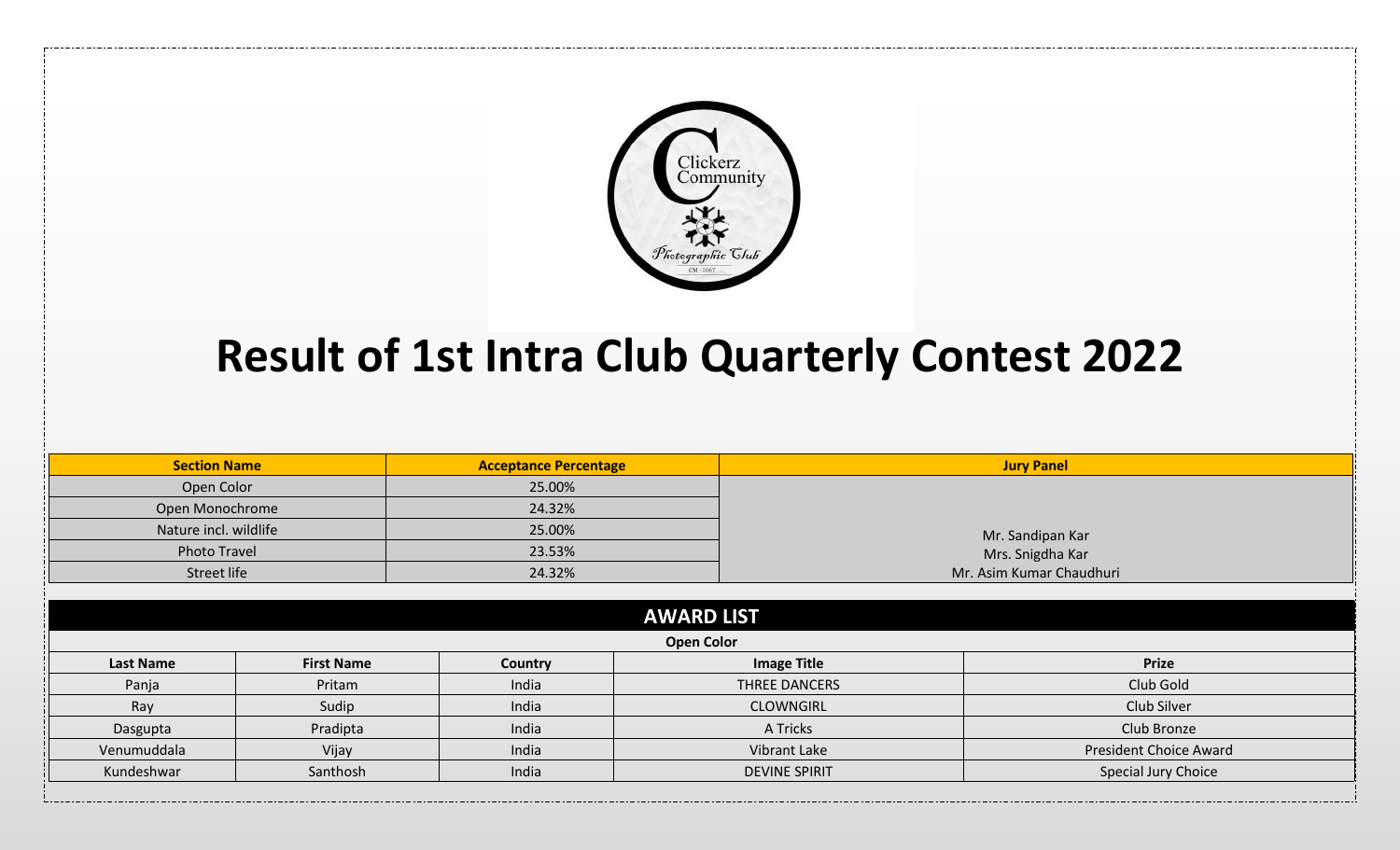| Chakraborty | Gautam          | India | Just before twilight               | <b>Certificate of Merit</b>   |
|-------------|-----------------|-------|------------------------------------|-------------------------------|
| Banerjee    | Shubhendu       | India | <b>Falling Eggs</b>                | <b>Certificate of Merit</b>   |
| Sachdeva    | Samir           | India | Star trail over Kanchanjunga       | <b>Certificate of Merit</b>   |
| Hiremath    | Shashidharswamy | India | CHATTOM AND OTTAM KALARIPAYATTU    | Certificate of Merit          |
| Ganguly     | Avijit          | India | <b>Beautiful Handwork</b>          | <b>Certificate of Merit</b>   |
|             |                 |       | <b>Open Monochrome</b>             |                               |
| Banerjee    | Shubhendu       | India | Three                              | Club Gold                     |
| Patel       | Preeti          | India | Pattern                            | Club Silver                   |
| Hiremath    | Shashidharswamy | India | POD AND LEAF                       | Club Bronze                   |
| Ray         | Sudip           | India | THE CLOWN                          | <b>President Choice Award</b> |
| Panja       | Pritam          | India | THE ACCORDIONIST                   | Special Jury Choice           |
| Sarkar      | <b>Dipak</b>    | India | I decline to accept the end of man | <b>Certificate of Merit</b>   |
| Chakraborty | Gautam          | India | <b>Elephant Family CTR</b>         | <b>Certificate of Merit</b>   |
| Dutta       | Soumya          | India | Heritage hand pulled Rickshaw      | <b>Certificate of Merit</b>   |
| Dasgupta    | Pradipta        | India | LOST                               | <b>Certificate of Merit</b>   |
| Sachdeva    | Samir           | India | Deer in the mist                   | Certificate of Merit          |
|             |                 |       | Nature incl. wildlife              |                               |
| Patel       | Preeti          | India | Stop staring                       | Club Gold                     |
| Sachdeva    | Samir           | India | A bloody escape                    | Club Silver                   |
| Singh       | Gagandeep       | India | Pied kingfisher wings up           | Club Bronze                   |
| Hiremath    | Shashidharswamy | India | <b>GREEN JEWEL BUGS MATING</b>     | <b>President Choice Award</b> |
| Chakraborty | Gautam          | India | Playtime                           | Special Jury Choice           |
| Rajput      | Meenakshi       | India | 01                                 | <b>Certificate of Merit</b>   |
| Dasgupta    | Pradipta        | India | <b>FAMILY</b>                      | <b>Certificate of Merit</b>   |
| Venumuddala | Vijay           | India | Robberfly hunts Grasshopper        | <b>Certificate of Merit</b>   |
| Kundeshwar  | Santhosh        | India | <b>BUG HATCHING EGGS</b>           | <b>Certificate of Merit</b>   |
| Karmakar    | Pramit          | India | Spotted Owl                        | <b>Certificate of Merit</b>   |
|             |                 |       | <b>Photo Travel</b>                |                               |
| Chakraborty | Gautam          | India | <b>Buddha Park</b>                 | Club Gold                     |
| Panja       | Pritam          | India | THE CITY OF BRIDGES                | Club Silver                   |
| Venumuddala | Vijay           | India | The Delicate Arch Utah             | Club Bronze                   |
| Ray         | Sudip           | India | THE SUN SETS IN HAMPI              | <b>President Choice Award</b> |
| Singh       | Gagandeep       | India | Cappadocia snow and balloons       | Special Jury Choice           |
| Kundeshwar  | Santhosh        | India | RUN ON FIRE - TAYYAM copy          | Certificate of Merit          |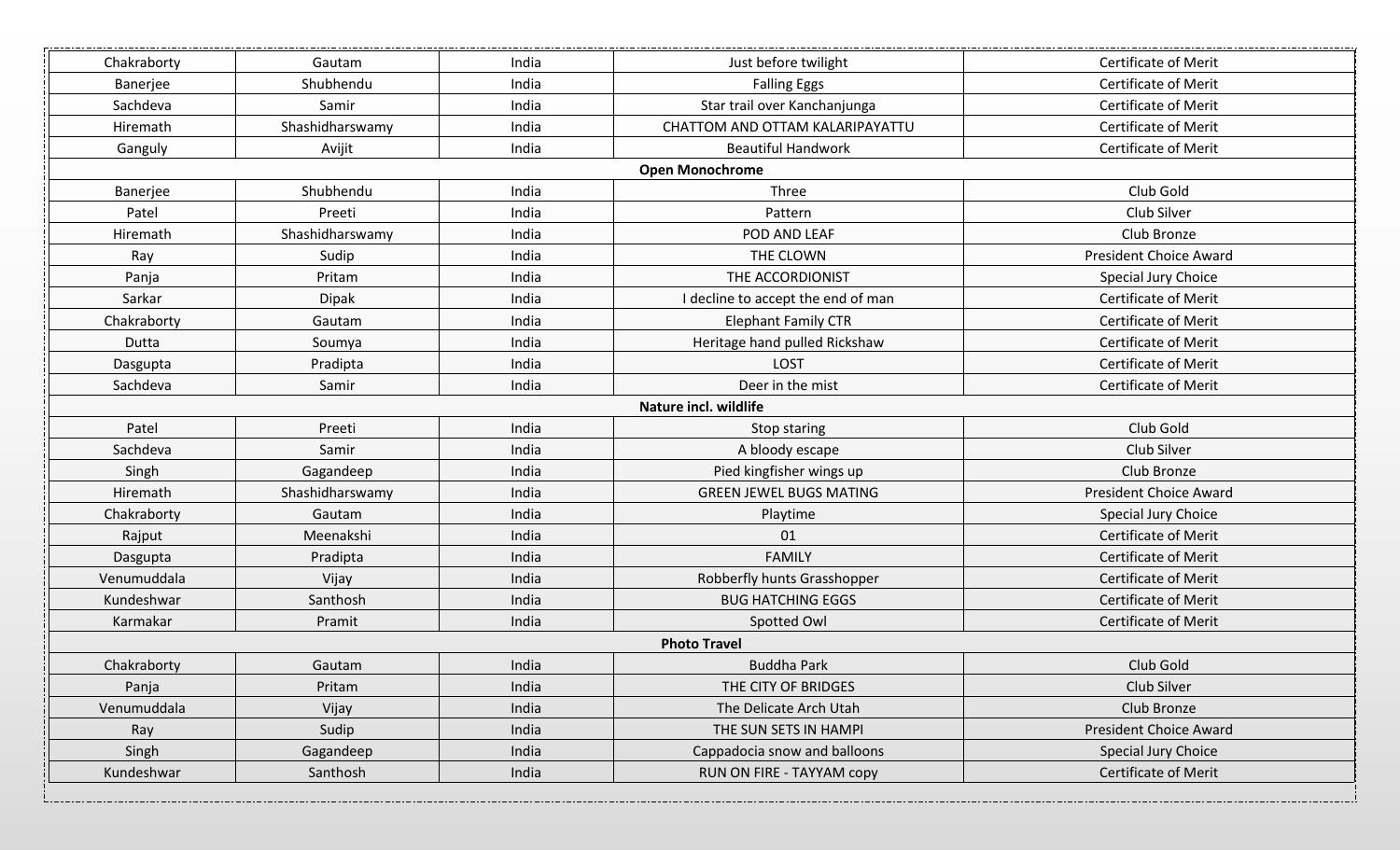|                       |                            |                   |                     |                                        |                                                  | <b>Certificate of Merit</b>              |
|-----------------------|----------------------------|-------------------|---------------------|----------------------------------------|--------------------------------------------------|------------------------------------------|
|                       | Sachdeva                   | Samir             | India               | In the shadow of Kanchanjunga          |                                                  |                                          |
|                       | Avijit<br>Ganguly          |                   | India               | <b>Boats and Canals</b>                |                                                  | <b>Certificate of Merit</b>              |
| Shubhendu<br>Banerjee |                            |                   | India               | 5 Rathas                               |                                                  | <b>Certificate of Merit</b>              |
| Bhavneet<br>Aurora    |                            |                   | India               |                                        | The Banks of Betwa                               | Certificate of Merit                     |
|                       |                            |                   |                     | <b>Street life</b>                     |                                                  |                                          |
|                       | Chowdhury                  | Arghya            | India               |                                        | pullig auto                                      | Club Gold                                |
|                       | Kundeshwar                 | Santhosh          | India               |                                        | traditional fest copy                            | Club Silver                              |
|                       | Dasgupta                   | Pradipta          | India               |                                        | A BUSY DAY                                       | Club Bronze                              |
|                       | Sarkar                     | <b>Dipak</b>      | India               | Street Life - Street Band              |                                                  | <b>President Choice Award</b>            |
|                       | Singh                      | Gagandeep         | India               |                                        | helping hand                                     | Special Jury Choice                      |
|                       | Venumuddala<br>Vijay       |                   | India               |                                        | Street sweepers 1                                | Certificate of Merit                     |
|                       | Panja                      | Pritam            | India               |                                        | <b>JOYRIDE</b>                                   | <b>Certificate of Merit</b>              |
|                       | Sachdeva                   | Samir             | India               |                                        | Game of patience                                 | <b>Certificate of Merit</b>              |
|                       | Aurora                     | Bhavneet          | India               |                                        | The Vegetable Man                                | Certificate of Merit                     |
|                       | Karmakar                   | Pramit            | India               | Ready for todays chores                |                                                  | <b>Certificate of Merit</b>              |
|                       |                            |                   |                     | <b>ACCEPTANCE LIST</b>                 |                                                  |                                          |
| Country               | <b>Last Name</b>           | <b>First Name</b> | <b>Section Name</b> |                                        |                                                  | <b>Prize</b>                             |
| India                 | Aurora                     | Bhavneet          |                     | <b>Photo Travel</b>                    | <b>Image Title</b><br>Cenotaphs of Orchha        | A                                        |
| India                 | Aurora                     | Bhavneet          |                     | <b>Photo Travel</b>                    | The Banks of Betwa                               | Certificate of Merit                     |
| India                 | Aurora                     | Bhavneet          | Street life         |                                        | The Vegetable Man                                | Certificate of Merit                     |
| India                 | <b>BANERJEE</b>            | SHUBHENDU         | Open Color          |                                        | <b>Falling Eggs</b>                              | Certificate of Merit                     |
| India                 | <b>BANERJEE</b>            | SHUBHENDU         | Open Color          |                                        | Preetham DSC0203                                 | A                                        |
| India                 | <b>BANERJEE</b>            | SHUBHENDU         |                     | Open Monochrome                        | Preetham_DSC0190                                 | A                                        |
| India                 | <b>BANERJEE</b>            | SHUBHENDU         |                     | Open Monochrome                        | Three                                            | Club Gold                                |
| India                 | <b>BANERJEE</b>            | SHUBHENDU         |                     | <b>Photo Travel</b>                    | 5 Rathas                                         | Certificate of Merit                     |
| India                 | <b>BANERJEE</b>            | SHUBHENDU         |                     | <b>Photo Travel</b>                    | Bahubali Legs                                    | A                                        |
| India                 | BANERJEE                   | SHUBHENDU         |                     | Street life                            | Lockdown Play                                    | A                                        |
| India                 | Chakraborty                | Gautam            |                     | Nature incl. wildlife                  | Playtime                                         | Special Jury Choice                      |
| India                 | Chakraborty                | Gautam            |                     | Nature incl. wildlife                  | Sibling love                                     | A                                        |
| India                 | Chakraborty                | Gautam            |                     | Open Color                             | Just before twilight                             | <b>Certificate of Merit</b>              |
| India                 | Chakraborty<br>Chakraborty | Gautam            |                     | Open Monochrome<br><b>Photo Travel</b> | <b>Elephant Family CTR</b><br><b>Buddha Park</b> | <b>Certificate of Merit</b><br>Club Gold |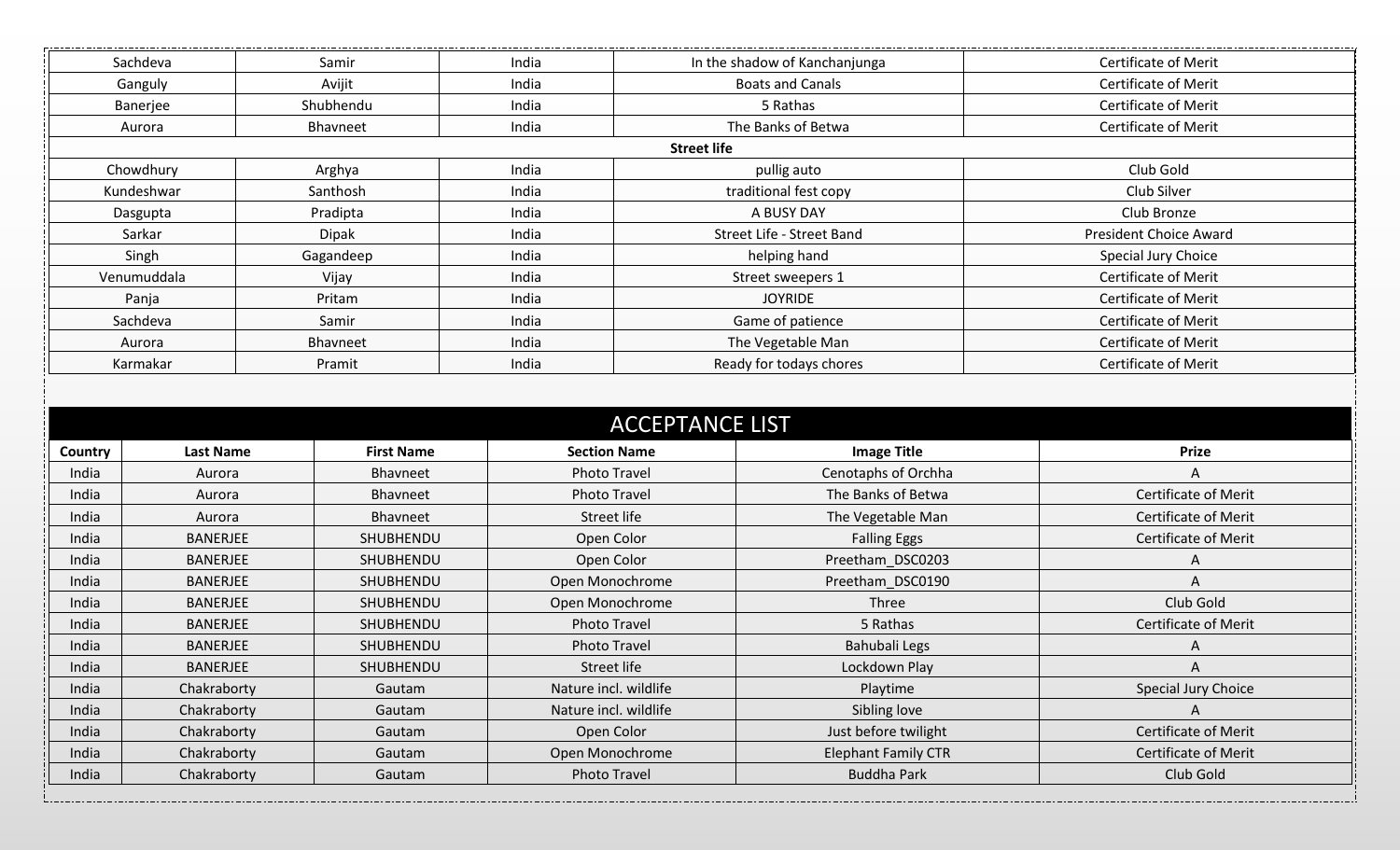| India | Chakraborty     | Gautam          | Photo Travel          | Playful Cubs of Mataram         | A                             |
|-------|-----------------|-----------------|-----------------------|---------------------------------|-------------------------------|
| India | Chakraborty     | Gautam          | Street life           | Hati Mera Sathi                 | Α                             |
| India | chowdhury       | arghya          | Street life           | pandemic juxa                   | Α                             |
| India | chowdhury       | arghya          | Street life           | pullig auto                     | Club Gold                     |
| India | Dasgupta        | Pradipta        | Nature incl. wildlife | <b>FAMILY</b>                   | <b>Certificate of Merit</b>   |
| India | Dasgupta        | Pradipta        | Open Color            | A Tricks                        | Club Bronze                   |
| India | Dasgupta        | Pradipta        | Open Color            | WRITE TO WHOM                   | A                             |
| India | Dasgupta        | Pradipta        | Open Monochrome       | LOST                            | Certificate of Merit          |
| India | Dasgupta        | Pradipta        | Open Monochrome       | <b>SMILING LADY</b>             | A                             |
| India | Dasgupta        | Pradipta        | Open Monochrome       | <b>SUPPORT</b>                  | A                             |
| India | Dasgupta        | Pradipta        | Street life           | A BRIDGE                        | A                             |
| India | Dasgupta        | Pradipta        | Street life           | A BUSY DAY                      | Club Bronze                   |
| India | <b>DUTTA</b>    | SOUMYA          | Open Monochrome       | Heritage hand pulled Rickshaw   | <b>Certificate of Merit</b>   |
| India | <b>GANGULY</b>  | <b>AVIJIT</b>   | Open Color            | <b>Beautiful Handwork</b>       | Certificate of Merit          |
| India | <b>GANGULY</b>  | <b>AVIJIT</b>   | <b>Photo Travel</b>   | <b>Boats and Canals</b>         | <b>Certificate of Merit</b>   |
| India | <b>HIREMATH</b> | SHASHIDHARSWAMY | Nature incl. wildlife | <b>GREEN JEWEL BUGS MATING</b>  | <b>President Choice Award</b> |
| India | <b>HIREMATH</b> | SHASHIDHARSWAMY | Nature incl. wildlife | SHOT SILVERLINE MATING          | Α                             |
| India | <b>HIREMATH</b> | SHASHIDHARSWAMY | Open Color            | <b>BHOOTHAM THEYYAM</b>         | Α                             |
| India | <b>HIREMATH</b> | SHASHIDHARSWAMY | Open Color            | CHATTOM AND OTTAM KALARIPAYATTU | <b>Certificate of Merit</b>   |
| India | <b>HIREMATH</b> | SHASHIDHARSWAMY | Open Monochrome       | POD AND LEAF                    | Club Bronze                   |
| India | Karmakar        | Pramit          | Nature incl. wildlife | Spotted Owl                     | <b>Certificate of Merit</b>   |
| India | Karmakar        | Pramit          | Street life           | Ready for todays chores         | <b>Certificate of Merit</b>   |
| India | KUNDESHWAR      | SANTHOSH        | Nature incl. wildlife | <b>BUG HATCHING EGGS</b>        | <b>Certificate of Merit</b>   |
| India | KUNDESHWAR      | SANTHOSH        | Nature incl. wildlife | ORIENTAL DWARF KINGFISHER       | A                             |
| India | KUNDESHWAR      | <b>SANTHOSH</b> | Open Color            | <b>DEVINE SPIRIT</b>            | Special Jury Choice           |
| India | KUNDESHWAR      | SANTHOSH        | Open Color            | RUN ON FIRE - TAYYAM            |                               |
| India | KUNDESHWAR      | SANTHOSH        | Open Monochrome       | TAYYAM light copy               | A                             |
| India | KUNDESHWAR      | SANTHOSH        | <b>Photo Travel</b>   | RUN ON FIRE - TAYYAM copy       | Certificate of Merit          |
| India | KUNDESHWAR      | SANTHOSH        | <b>Photo Travel</b>   | TAYYAM UTSAVA copy              | $\mathsf{A}$                  |
| India | KUNDESHWAR      | SANTHOSH        | Street life           | nagas copy                      | Α                             |
| India | KUNDESHWAR      | SANTHOSH        | Street life           | traditional fest copy           | Club Silver                   |
| India | KUNDESHWAR      | SANTHOSH        | Street life           | <b>UMBRELLA FEST</b>            | А                             |
| India | PANJA           | PRITAM          | Open Color            | SPLASH ART 2                    | Α                             |
| India | PANJA           | PRITAM          | Open Color            | <b>SPLASHING SWIRL 2</b>        | A                             |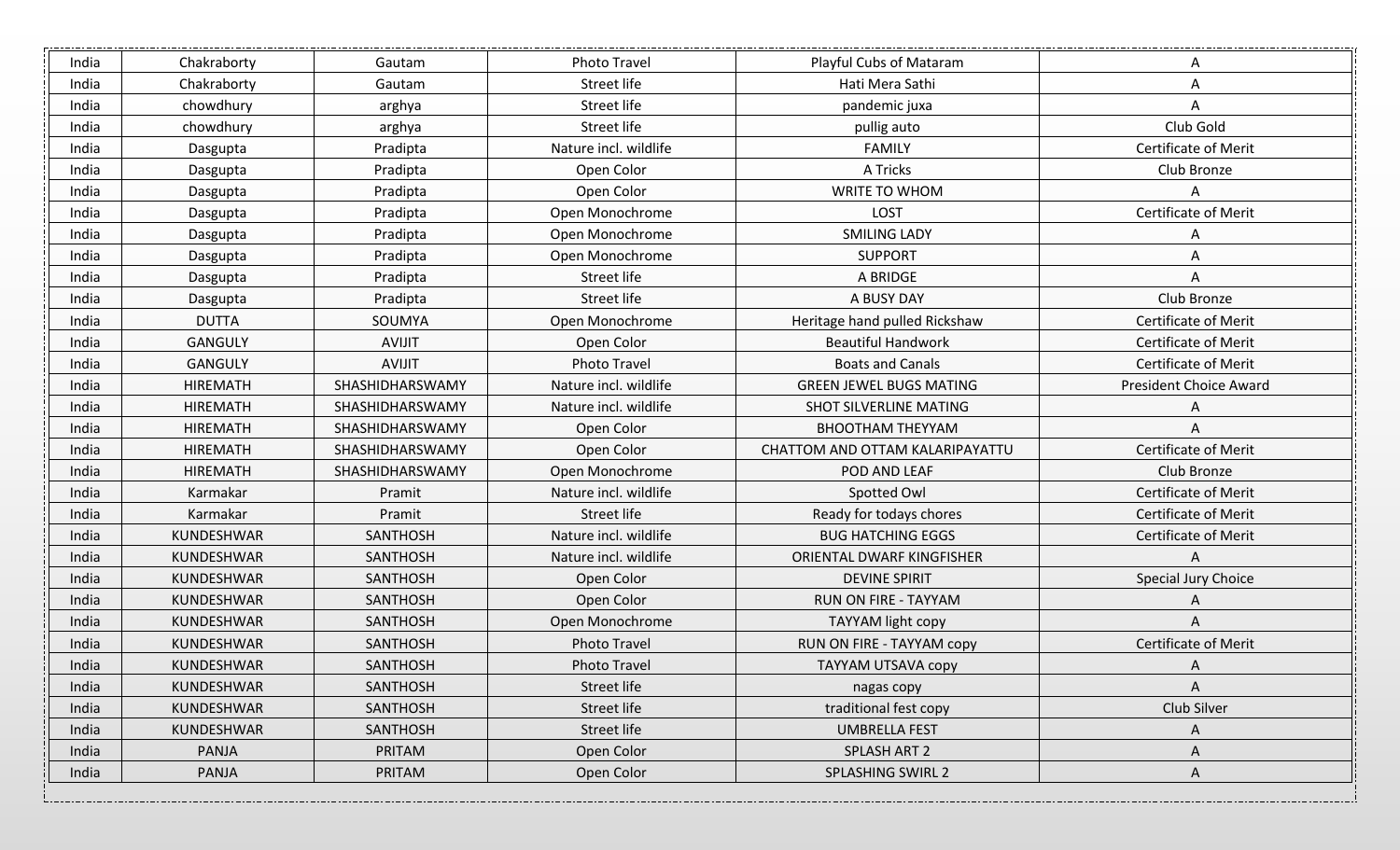| India | PANJA       | PRITAM                    | Open Color            | THREE DANCERS                      | Club Gold                     |
|-------|-------------|---------------------------|-----------------------|------------------------------------|-------------------------------|
| India | PANJA       | PRITAM<br>Open Monochrome |                       | THE ACCORDIONIST                   | Special Jury Choice           |
| India | PANJA       | PRITAM                    | <b>Photo Travel</b>   | THE CHAIN BRIDGE 2                 | Α                             |
| India | PANJA       | PRITAM                    | Photo Travel          | THE CITY OF BRIDGES                | Club Silver                   |
| India | PANJA       | PRITAM                    | <b>Photo Travel</b>   | THE DANCING BUILDING               | Α                             |
| India | PANJA       | PRITAM                    | Street life           | <b>JOYRIDE</b>                     | Certificate of Merit          |
| India | PANJA       | PRITAM                    | Street life           | THE PEOPLE                         | A                             |
| India | Patel       | Preeti                    | Nature incl. wildlife | Eye to Eye                         | Α                             |
| India | Patel       | Preeti                    | Nature incl. wildlife | Stop staring                       | Club Gold                     |
| India | Patel       | Preeti                    | Open Monochrome       | <b>Milk Express</b>                | Α                             |
| India | Patel       | Preeti                    | Open Monochrome       | Pattern                            | Club Silver                   |
| India | Patel       | Preeti                    | Open Monochrome       | Shades                             | Α                             |
| India | Rajput      | Meenakshi                 | Nature incl. wildlife | 01                                 | Certificate of Merit          |
| India | Ray         | Sudip                     | Open Color            | <b>CLOWNGIRL</b>                   | Club Silver                   |
| India | Ray         | Sudip                     | Open Color            | <b>FLAMING BALLET</b>              | А                             |
| India | Ray         | Sudip                     | Open Color            | WINGARDIUM LEVIOSA                 | Α                             |
| India | Ray         | Sudip                     | Open Monochrome       | THE CLOWN                          | <b>President Choice Award</b> |
| India | Ray         | Sudip                     | Open Monochrome       | <b>VITHTHALA TEMPLE</b>            | A                             |
| India | Ray         | Sudip                     | <b>Photo Travel</b>   | THE SUN SETS IN HAMPI              | <b>President Choice Award</b> |
| India | Ray         | Sudip                     | Street life           | <b>BARBER SHOP</b>                 | Α                             |
| India | Sachdeva    | Samir                     | Nature incl. wildlife | A bloody escape                    | Club Silver                   |
| India | Sachdeva    | Samir                     | Nature incl. wildlife | Taunting death in the face         | Α                             |
| India | Sachdeva    | Samir                     | Open Color            | <b>Everlasting bond</b>            | Α                             |
| India | Sachdeva    | Samir                     | Open Color            | Star trail over Kanchanjunga       | Certificate of Merit          |
| India | Sachdeva    | Samir                     | Open Monochrome       | Deer in the mist                   | <b>Certificate of Merit</b>   |
| India | Sachdeva    | Samir                     | <b>Photo Travel</b>   | In the shadow of Kanchanjunga      | <b>Certificate of Merit</b>   |
| India | Sachdeva    | Samir                     | Street life           | Game of patience                   | <b>Certificate of Merit</b>   |
| India | Sarkar      | Dipak                     | Open Monochrome       | I decline to accept the end of man | Certificate of Merit          |
| India | Sarkar      | Dipak                     | Street life           | Street Life - Street Band          | <b>President Choice Award</b> |
| India | Singh       | Gagandeep                 | Nature incl. wildlife | Mating deer on island              | A                             |
| India | Singh       | Gagandeep                 | Nature incl. wildlife | Pied kingfisher wings up           | Club Bronze                   |
| India | Singh       | Gagandeep                 | Photo Travel          | Cappadocia snow and balloons       | Special Jury Choice           |
| India | Singh       | Gagandeep                 | Street life           | helping hand                       | Special Jury Choice           |
| India | VENUMUDDALA | <b>VIJAY</b>              | Nature incl. wildlife | Robberfly hunts Grasshopper        | Certificate of Merit          |